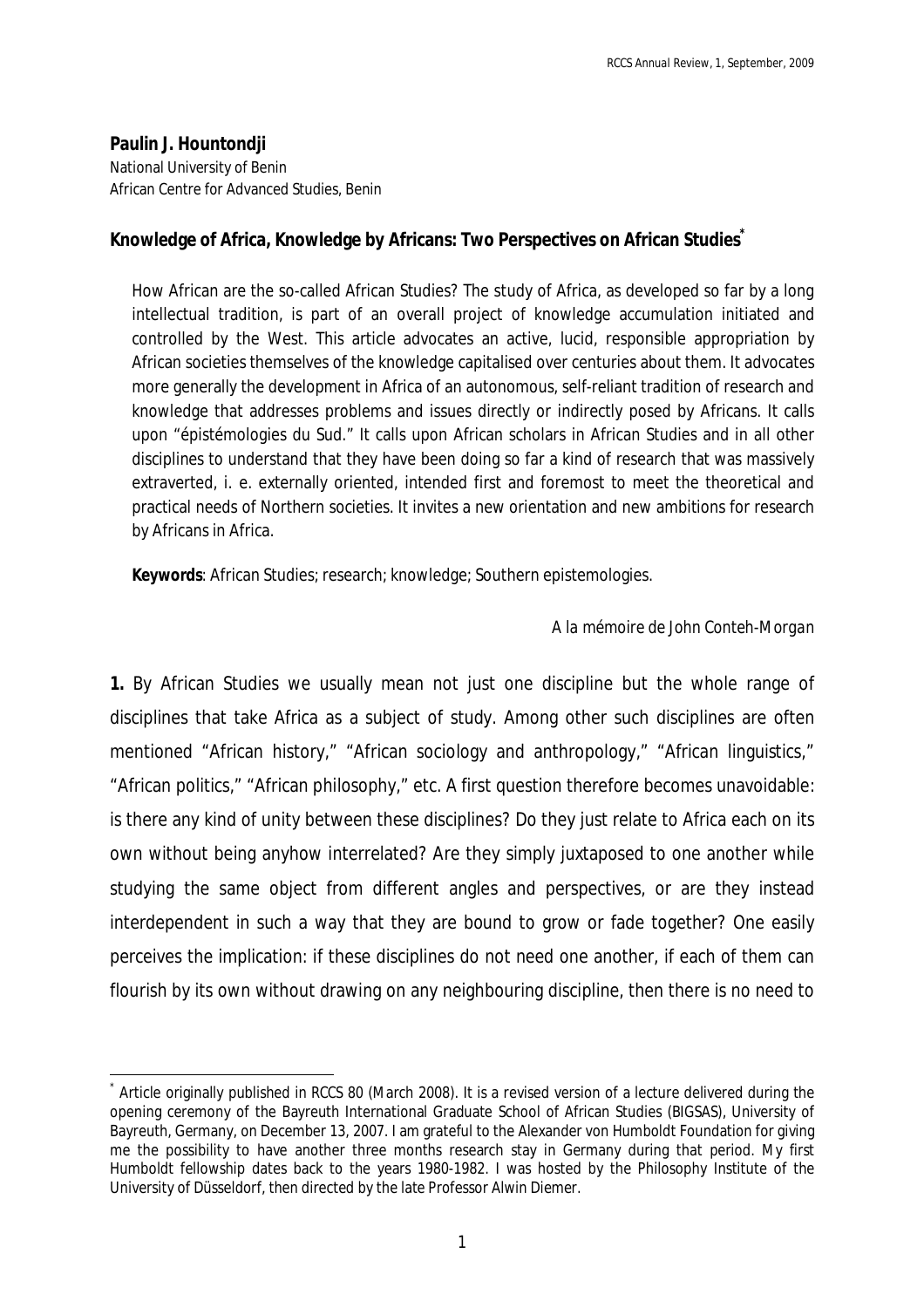put them together in the same institution, no need to create institutes of African Studies, let alone something as big as BIG-SAS is expected to be.

We assume actually that these disciplines are somehow interrelated and we have good reasons to do so. Between African history and African sociology, for instance, there is obviously an objective complementarity inasmuch as the present situation of any society derives directly or indirectly from its past. On the other hand, a good knowledge of the present and of the logic of events in today's life may give useful insights into the comprehension of the past. Synchrony therefore refers to diachrony and vice-versa. History and sociology are just an example. Similar relations can be found between all the disciplines that constitute African Studies.

There is more, however. Beyond the special links that unite disciplines studying the same object, there is an overall solidarity between the sciences both intellectually and historically. Not only do the so-called African Studies rely on methodologies and theories which consolidated in various fields, like general history, sociology, linguistics, economics, political science, etc., long before they were applied to Africa as a new field of study, but moreover, as everybody can see, BIG-SAS is part of the Institute of African Studies, which itself is part of the University of Bayreuth, i.e. an institution where many other disciplines, including mathematics, physics, computer science, biology, chemistry, geology, business and administration, philosophy, engineering, are taught and researched in, in addition to African Studies and to the mother disciplines of African Studies themselves. And it is the same everywhere. This institutional setting is not peculiar to Bayreuth. It clearly indicates how deeply the different areas of research are interconnected. Such interconnection, as is well known, is at the root of the very idea of university (*Universitas*) as was thematised among others by a man who was not only a thinker but also the real founder of the *Wissenschaftspolitik* in 19<sup>th</sup> century Germany: Wilhelm von Humboldt.

**2.** There is at least one more question: how African are the so-called African Studies? By African history, for instance, we usually mean the historical discourse *on* or *about* Africa and not necessarily a historical discourse coming from Africa or produced by Africans. In grammatical terms we mean the history *of* Africa: *historia Africae* in Latin, where *Africae*, the genitive of *Africa*, would be said to be an objective genitive rather than a subjective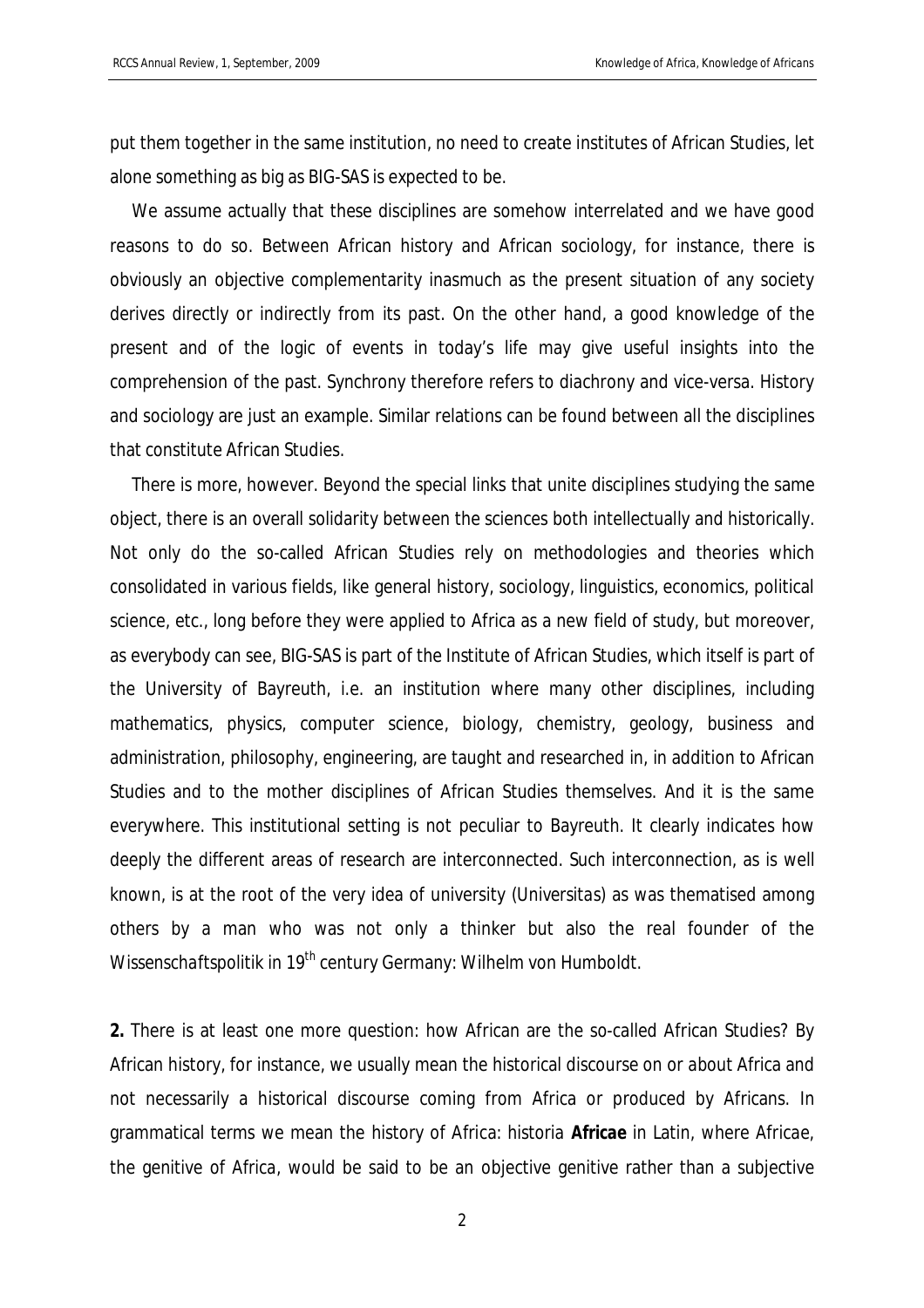genitive. In the same line, African sociology or anthropology means the sociology or anthropology *of* Africa as an objective genitive, that is a sociological or anthropological discourse **on** Africa and not a sociological or anthropological tradition developed **by** Africans within Africa. Similarly, African linguistics is understood as the study of African languages and not necessarily a study by Africans. Imagine a group of African scholars studying Japanese, for instance, or English, German or Portuguese. They would not be said to be contributing to the development of a linguistic research tradition in Africa. Instead they would be said to be doing Japanese linguistics, English, German or Portuguese linguistics.

In my own intellectual development I was sensitised to this problem and started perceiving it as a problem while reading books on "African philosophy" or African systems of thought. The authors usually assumed that Africans themselves were not conscious of their own philosophy, and that only Western analysts observing them from without could give a systematic account of their wisdom. Father Placide Tempels, a Belgian missionary working in the former Belgian Congo, must be credited for giving the most explicit formulation of this assumption:

Let us not expect the first Black-in-the-street (especially if he is young) to give us a systematic account of his ontological system. Nevertheless this ontology exists; it penetrates and informs all the primitive's thinking and dominates all his behaviour. Using the methods of analysis and synthesis of our own intellectual disciplines, we can and therefore must do the 'primitive' the service of looking for, classifying and systematizing the elements of his ontological system. (Tempels, 1969: 15)

## And further on:

We do not claim that the Bantus are capable of presenting us with a philosophical treatise complete with an adequate vocabulary. It is our own intellectual training that enables us to effect its systematic development. It is up to us to provide them with an accurate account of their conception of entities, in such a way that they will recognize themselves in our words and will agree, saying: "You have understood us, you know us now completely, you 'know' in the same way we 'know'. (Tempels, 1969: 24)

What is wrong about this alleged unawareness of the natives about their own philosophy is that the latter is said to be the most self-conscious discipline, at least in a certain philosophical tradition, precisely the one in which I had been brought up myself: the philosophy of consciousness as developed from Plato to Descartes, Kant and Husserl, to mention just a few important landmarks in this tradition.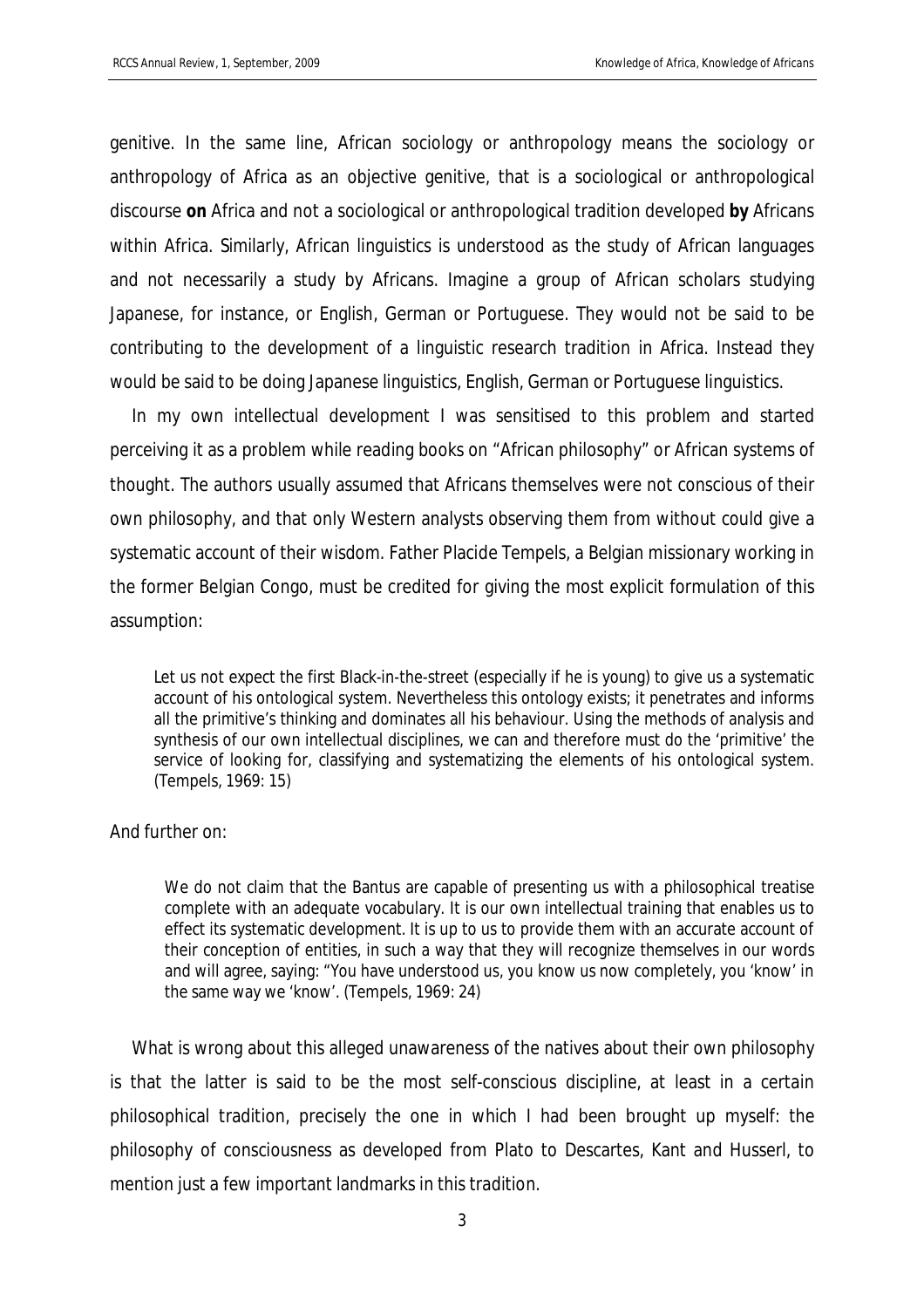$\overline{a}$ 

What bothered me most was the fact that an increasing number of African intellectuals were stepping in the same direction. African academics doing philosophy in or outside Western universities spent most of their time writing M.A. theses, Ph.D. dissertations, articles, books, conference papers or monographs of all sorts on such topics as the philosophy of being among the people of Rwanda, the concept of time among the people of East Africa, the perception of the old man among the Fulas of Guinea, the Yoruba conception of human being, Yoruba metaphysical thinking, moral philosophy among the Wolof, the Akan doctrine of God, the conception of life among the Fon of Dahomey, etc. I found these topics interesting *per se* and some of the monographs particularly insightful. But I could not admit that the first duty, let alone the only duty of African philosophers, was to describe or reconstruct the worldview of their ancestors or the collective assumptions of their communities. I contended therefore that most of these scholars were not really doing philosophy but ethno-philosophy: they were writing a special chapter of ethnology aimed at studying the systems of thought of those societies usually studied by ethnology $^1$  – however such societies are defined or characterised. $2$ 

At the same time, however, I drew attention to the very existence of these monographs. To me they were part and parcel of African philosophy in a radically new sense. In my view African philosophy should not be conceived as an implicit worldview unconsciously shared

 $^{\text{1}}$  As is well known, the word "ethno-philosophy" was used in the early seventies almost at the same time by my colleague Marcien Towa from Cameroon and myself in a derogatory and polemical sense (Hountondji, 1970; Towa, 1971). But the word itself was older. It dates back at least to the early forties when Nkrumah used it in a quite positive sense to describe a discipline to which he himself wanted to contribute. As mentioned in his autobiography, Nkrumah got his M.A. in philosophy in 1943 at the University of Pennsylvania, Philadelphia, and registered soon after for a Ph.D. in "ethno-philosophy." He actually wrote the thesis but could not defend it before leaving in 1945 to Britain, where he served as secretary to the fifth Pan-African Congress. I am indebted to William Abraham for providing me with a copy of the typewritten manuscript. The word "ethno-philosophy" already appears in the title: *Mind and Thought in Primitive Society: a Study in Ethno-Philosophy with Special Reference to the Akan Peoples of the Gold Coast, West Africa* (Nkrumah, 1945, 1957).

 $2$  There is a broad consensus today that notions traditionally used to identify the kind of societies studied by ethnology (as opposed to sociology) are strongly Eurocentric and in this sense biased or "ideological." Scholars are at pains to explain exactly what they mean by "primitive" societies. Alternative notions supposed to be more politically correct, such as "archaic" societies, "traditional" societies, "indigenous" peoples, etc., are not much clearer. Describing ethnology as the study of "illiterate" societies is not better either, insofar as the societies concerned are thus characterised negatively by something which they *don't* have: literacy. It is more productive to pay attention to the specific ways and devices through which knowledge is transmitted without using writing in the way it is used in the West. For this reason they should be called, as suggested by the French linguist Maurice Houis, *civilisations de l'oralité* – oral civilisations. Mamoussé Diagne, a philosopher from Senegal, has carefully analysed in his *Critique of Oral Reason* this "logic of orality," as opposed to the logic of writing described by Jack Goody, and the impact of this specific way of transmission on the knowledge produced (Houis, 1971; Goody, 1986; Diagne, 2005).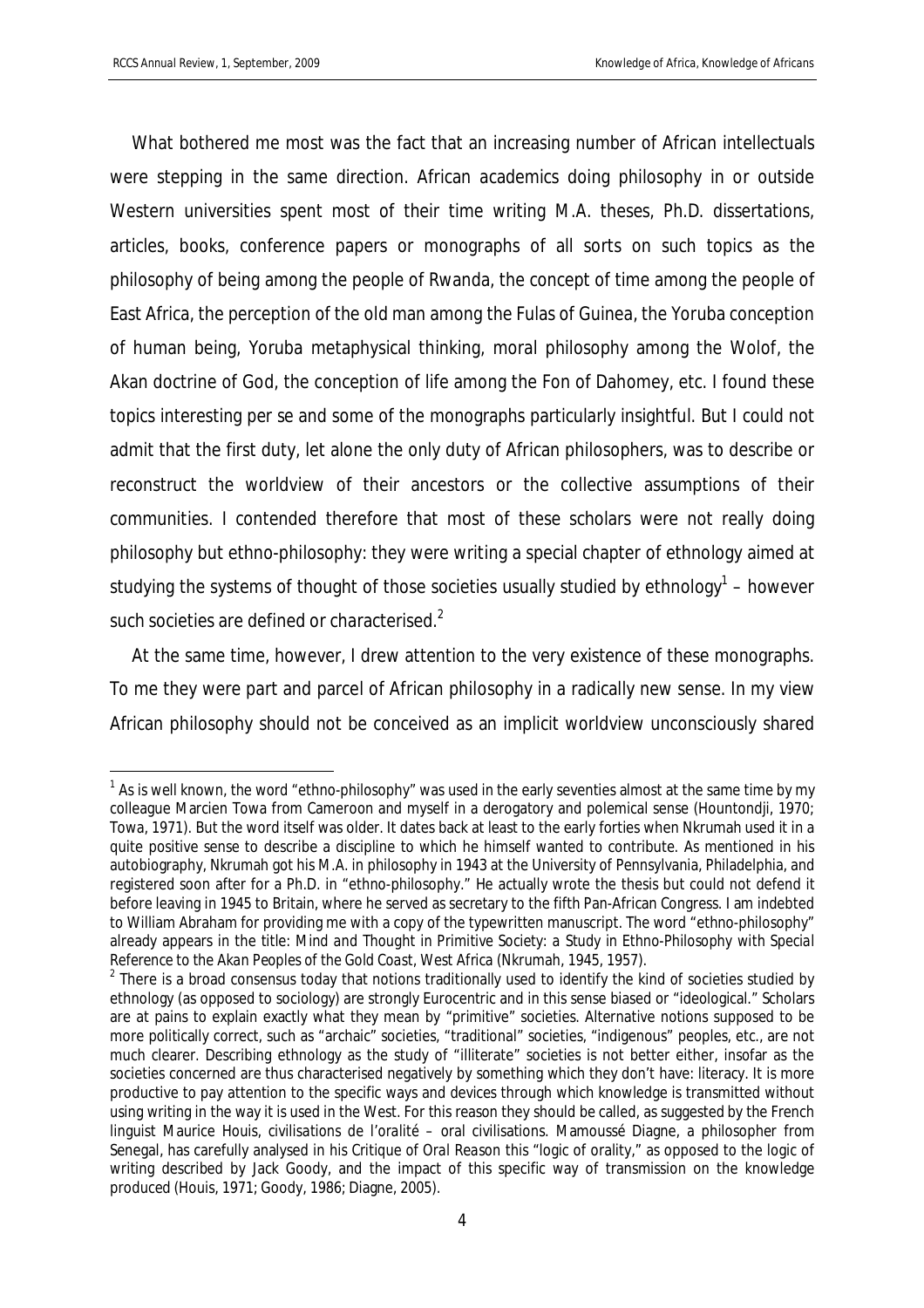by all Africans. African philosophy was quite simply philosophy done by Africans. There was a contradiction in Western philosophy while thinking of itself as the most self-conscious of all intellectual disciplines and at the same time assuming that some non-Western philosophies could be self-unconscious.

I drew attention, therefore, to the existence of an African philosophical literature. The very first sentence of my little book, *African Philosophy, Myth and Reality*, made this statement which may appear retrospectively today as a "*vérité de La Palice,*" a commonplace idea, something quite simple indeed, which, however, due to the intellectual and ideological landscape of the time, seemed extraordinarily new: "By African philosophy I mean a set of texts" (Hountondji, 1977, 1983). If this book has made such a strong impression, to the extent of being awarded the Herskovits prize in Los Angeles in 1984 and being more recently selected in 2002 at the Zimbabwe International Book Fair in Harare among the hundred best African books of the  $20<sup>th</sup>$  century, it must be due to this simple and apparently naive statement whose implications and consequences, however, were far-reaching.

One immediate implication was this: the new concept of African philosophy allowed a distinction between Africanists and Africans in the field of philosophy. Many Western thinkers who wrote extensively on African systems of thought could no longer be viewed as belonging to African philosophy in the new sense, while the works by their African counterparts were part of the African writings in ethno-philosophy and therefore were part and parcel of the African philosophical literature. This does not mean that the works by Africans were better in any sense of the word. Besides, nobody can ignore the thematic solidarity or even the intellectual complicity between African and non-African ethno-philosophy, nor deny the genealogic filiation that makes African ethno-philosophy the daughter of Western engagement with exotic worldviews. Drawing this kind of demarcation, however, made it possible to call attention to the African reception of Western research traditions and get African scholars to face their own intellectual responsibility.

There is still another implication: African philosophy also includes writings that criticise or question ethno-philosophy, which clearly indicates that there is no unanimity whatsoever within Africa on this specific issue. Equating African philosophy with African philosophical literature made it possible to perceive the internal debates and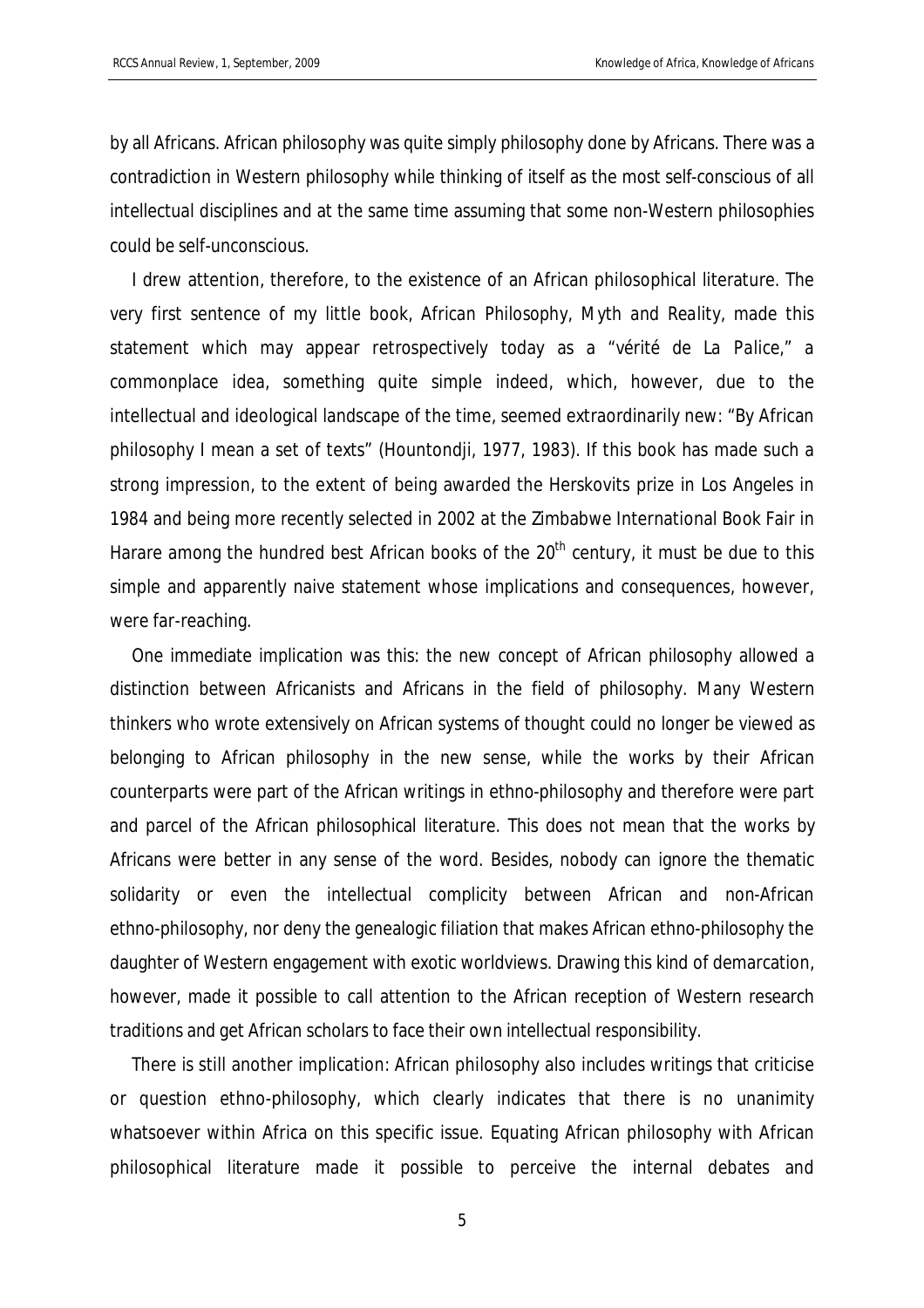contradictions, the intellectual tensions that make this philosophy a vivid one, and African culture as a whole a living, not a dead culture. Ethno-philosophy was based, among other assumptions, on the idea that, in small-scale societies or so-called primitive societies, there was total unanimity and, so to say, everyone agrees with everyone. Moreover, this alleged unanimity was viewed as a virtue, and dissent as something bad or dangerous. I called this double assumption the unanimist illusion. I drew attention instead to the virtue of pluralism as a factor of progress and to the fact that not only modern Africa but even the so-called traditional Africa have been experiencing pluralism over time in all domains. As far as philosophy is concerned, this kind of pluralism appeared to me as something most valuable and fruitful (Hountondji, 2002).

Needless to say, African philosophy extends to a whole range of works that have nothing or very little to do with the specific issue of the existence of African philosophy, and therefore cannot just be classified along the line Ethno-philosophy vs. Critical Philosophy. Some writings develop African attempts to think, rethink or simply understand Western philosophy and appropriate, so to say, non-African traditions of thought. They give birth to African interpretations of Descartes, Kant, Hegel, Marx, Husserl, the Critical School of Frankfurt, Islamic thinkers, maybe tomorrow Indian and Chinese philosophies, and many other intellectual traditions from outside Africa. Some others work on universal issues and concepts, including issues on mathematical logic or the foundations of science, the history and sociology of science, the anthropology of knowledge, ethics and political philosophy, philosophy of language, etc. Such attempts, of course, are part and parcel of African philosophy.

**3.** Now, how does all this apply to African Studies? In a sense, the study of Africa is stamped with a kind of original sin in view of the objective role it played in the history of colonisation. In the case of Germany the problem is even more serious, given the way the discipline was instrumentalised during the period of national-socialism.

This, however, is part of history. The historical complicity has been denounced again and again not only by non-Western scholars but also, and this is more important, by Western scholars themselves. Moreover, as far as the Hitlerian period is concerned, there must have been at the very height of this awful dictatorship at least some shy protests which could not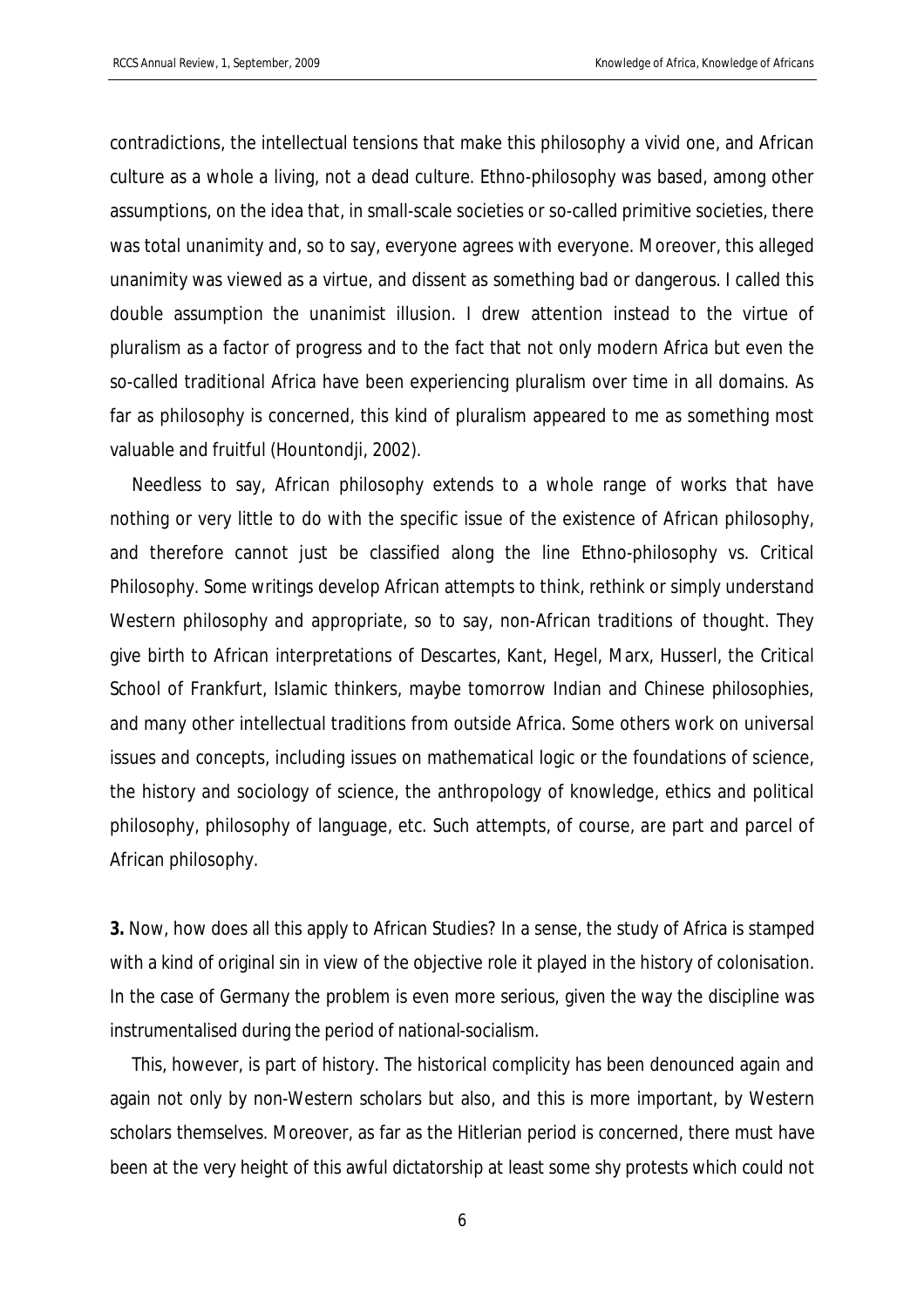be loudly articulated unless one wanted to commit suicide. I would assume, as was written recently by a German anthropologist, that, "despite prominent examples, it would be misleading [...] to see all members of African studies as playing an active role in Hitler's Germany. The appropriate picture was rather, as Dostal has called it, *silence in darkness*" (Probst, 2005; Dostal, 1994).

Despite this original sin, therefore, Western scholarship including German *Afrikanistik* has made a huge contribution to the knowledge of African languages, societies, history and cultures. Some names remain unforgettable, such as Adolf Bastian, the "father of the German Völkerkunde," to use the words of an African anthropologist;<sup>3</sup> Carl Meinhof, the specialist of Bantu languages; Diedrich Westermann, who was missionary in Togo before starting his brilliant career as an anthropologist; Leo Frobenius, whose work contributed a lot to giving Black writers like Aimé Césaire and Léopold Sedar Senghor better awareness of the fundamentals and value of their own culture; Janheinz Jahn, who was so strongly impressed while listening to a lecture by Senghor in 1951 that he started almost immediately "his untiring collection and translation of African literature" (Probst, 2005: 415); and nearer to us a man like Ulli Beier, who founded in Bayreuth the institution called in German "Iva-leva Haus" (because the sound "w" like "window" in English does not exist in German), where the Yoruba pronounces "Iwa lewa" – "beauty is character," e.g., "the beautiful woman is the one who behaves well." We cannot forget the late Georg Elwert, to whom the peasants of Ayou, the village in Benin where he did most of his fieldwork, paid a vibrant homage in October 2006.<sup>4</sup>

As an external observer I would probably not describe, as Peter Probst does (2005: 405), African Studies in Germany as being "betwixt and between [...] two major spheres of influence," the French and the British ones – *assise entre deux chaises,* as would be said in French: sitting between two chairs without its own identity. Instead, the German tradition

 3 See Diallo, 2001.

<sup>&</sup>lt;sup>4</sup> The villagers were invited to attend a two-hour session in "homage to Georg Elwert, a German Africanist (1947-2005)" during an international conference organised in Cotonou from 0ctober 16 to 19, 2006 by the African Centre for Advanced Studies. Instead of one or two delegates, they brought in a big delegation of 25 people with drums and other sophisticated instruments. They explained in *Aizo* (a variant of *Fongbe*) what that man meant to them, recalling, among other things, how he taught them to write and read their own language, how he helped them to find out funds to sink wells and get drinking water in their villages. With permission of their elders, they executed sacred dances that could only be danced in special circumstances. This amounted, in fact, to organising a second burial ceremony.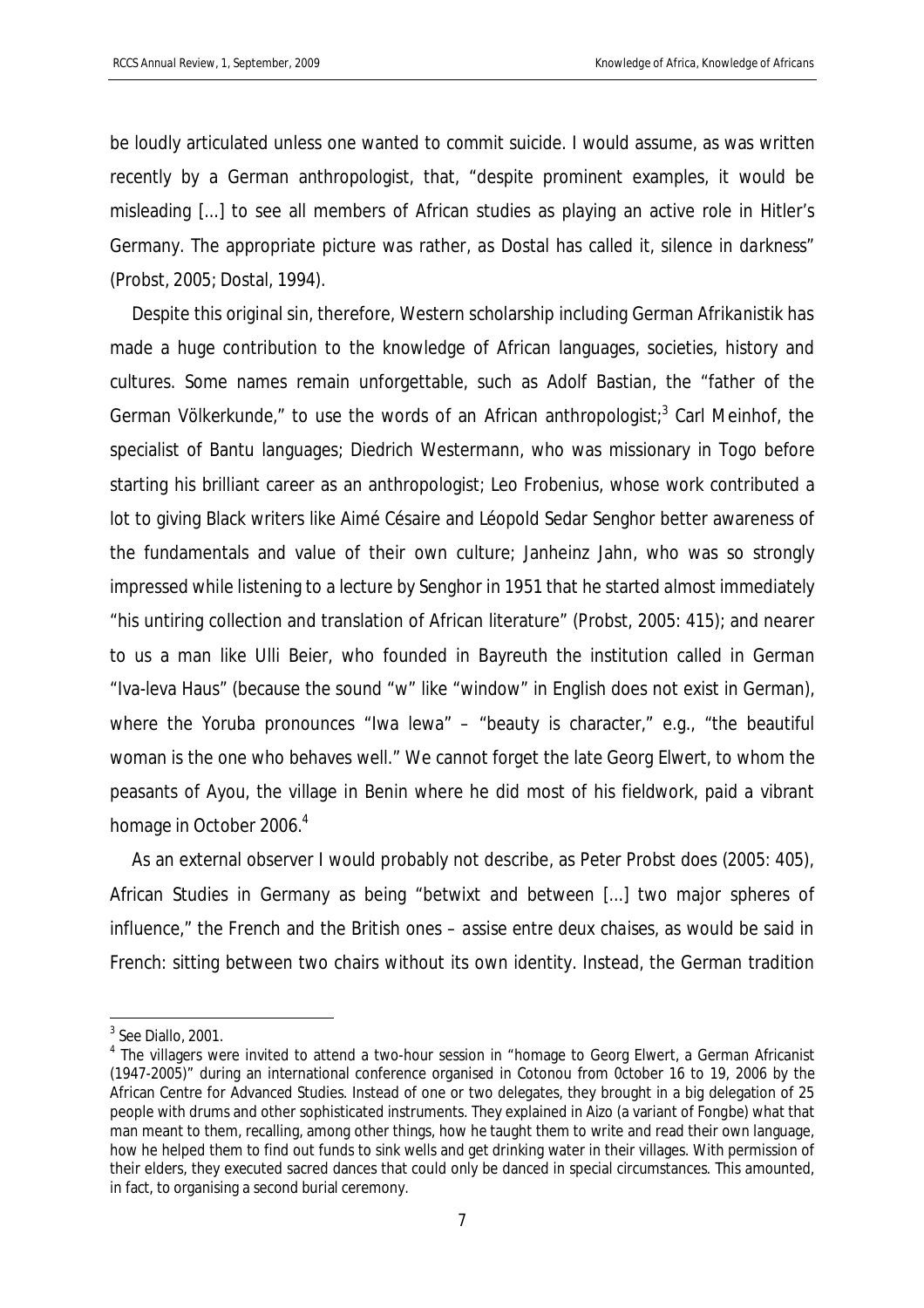seems to me the model of what we should try to build in Africa. First, it speaks its own language, German. Second, by way of implication, it addresses primarily a German-speaking audience and evolves first and foremost as an internal debate within Germany and German-speaking countries, including Austria and part of Switzerland, where scholars question one another, respond to and discuss with one another. Third, the debated issues are significant for, and largely shared by, the German-speaking academic community – which allows the development of a horizontal and self-sustained debate. We are not in a situation where the individual scholar shares in a problematic developed elsewhere, say, in the French or the English-speaking world, over the shoulder of his/her own community. Fourth, debating endogenous issues does not amount to scientific autarky or intellectual self-imprisonment. Not only do some scholars publish part of their work in French or more often in English, the new *lingua franca* of international scholarship, in order to reach a wider audience, but it can be assumed that whenever a discussion originally launched in Germany becomes significant for the international scientific community, non-German scholars themselves feel the need to have it translated as soon as possible.

This way of doing research can be said to promote an autonomous, self-reliant scientific activity. Instead, I am afraid the way we do research in Africa is just the opposite. Too often do we tend to investigate subjects which are of interest first and foremost to a Western audience. Most of our articles are published in journals located outside Africa and are meant therefore for a non-African readership. Even when we happen to publish in Africa, the fact is that African scholarly journals themselves are read much more outside Africa than in Africa. In this sense, our scientific activity is *extraverted*, i.e. externally oriented, intended to meet the theoretical needs of our Western counterparts and answer the questions they pose. The exclusive use of European languages as a means of scientific expression reinforces this alienation. The majority of our country people are *de facto* excluded from any kind of discussion about our research outcome, given that they don't even understand the languages used. The small minority who understands knows, however, that they are not the first addressees but only, if anything, occasional witnesses of a scientific discourse meant primarily for others. To put it bluntly, each African scholar has been participating so far in a vertical discussion with his/her counterparts from the North rather than developing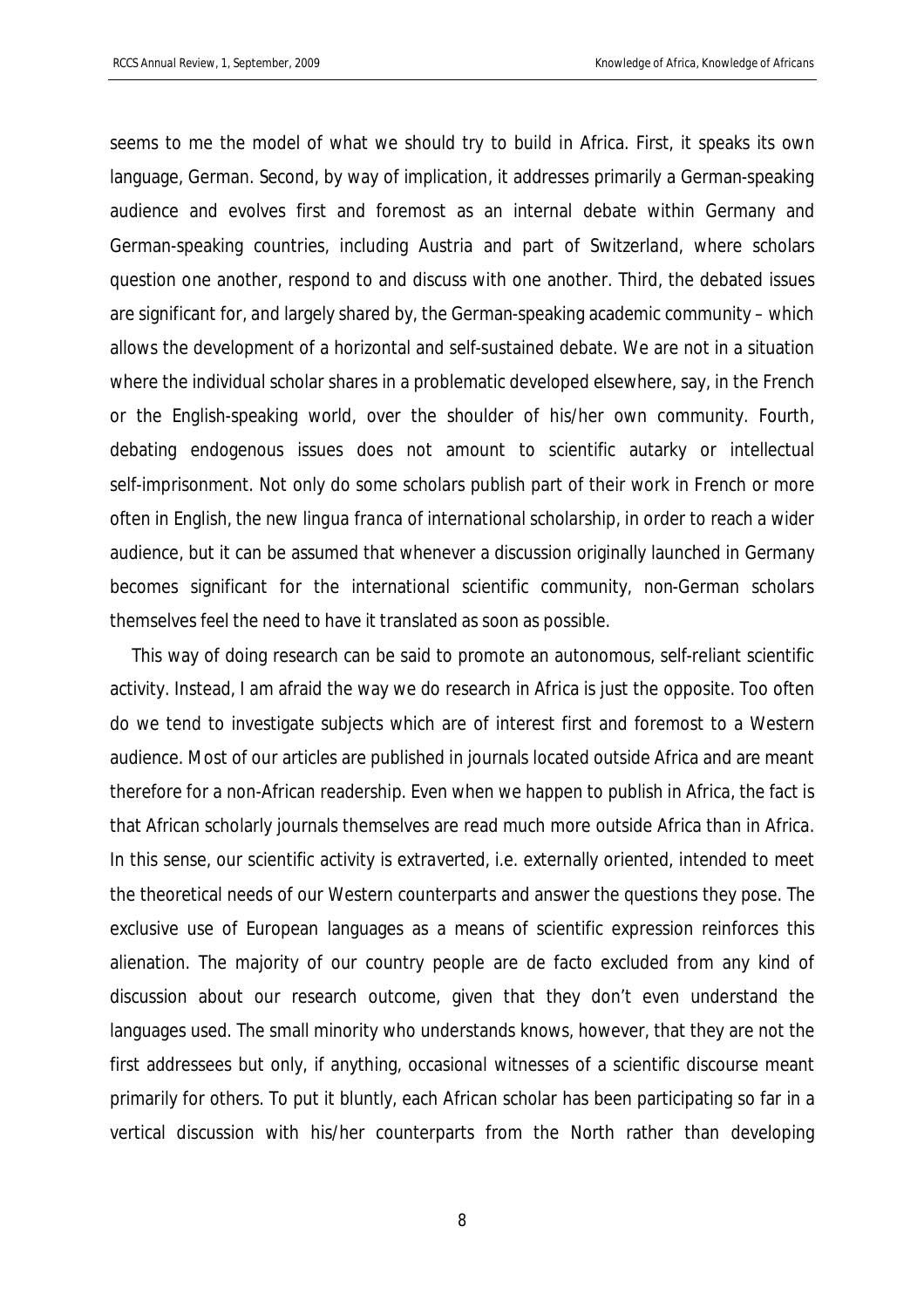horizontal discussions with other African scholars (see Taiwo, 1993, Hountondji, 1988a, 1990, 1995, 2006).

Am I going too far? No doubt this description would have been quite adequate fifty years ago or so. But things have changed ever since. We do have today in Africa, in the various fields of academia, national, sub-regional, regional scientific communities. We have universities and research centres and some of them are very good. We have brilliant scientists and scholars, and some of them are doing quite well. Despite all this progress, however, we are still a long way behind what should be perceived as our final goal: an autonomous, self-reliant process of knowledge production and capitalisation that enables us to answer our own questions and meet both the intellectual and the material needs of African societies. The first step in this direction would probably be to formulate original "problematics," original sets of problems that are grounded in a solid appropriation of the international intellectual legacy and deeply rooted in the African experience (Hountondji, 1988b, 1997, 2002).

In this perspective, the discipline or set of disciplines called African Studies will certainly not have the same meaning in Africa as in the West. In Africa it is or should be part of a wider project: knowing oneself in order to transform. African Studies in Africa should not be satisfied with just contributing to the accumulation of knowledge about Africa, a kind of knowledge that is capitalised in and managed by the North as all other sectors of scientific knowledge. African scholars involved in African Studies should have another priority, which is to develop first and foremost an Africa-based tradition of knowledge in all disciplines, a tradition where questions are initiated and research agendas set out directly or indirectly by African societies themselves. Non-African scholars will then be expected to contribute to solving these questions and implementing these research agendas from their own perspective and historical background.

Things should also happen in Africa, therefore, and not always or exclusively outside Africa. Fairness to the Black continent demands that all the knowledge accumulated throughout centuries on different aspects of its life be shared with the people who live there. It demands that adequate measures be taken to facilitate a lucid, responsible appropriation by Africa of the knowledge available, the discussions and interrogations developed elsewhere. Such appropriation should go hand in hand with a critical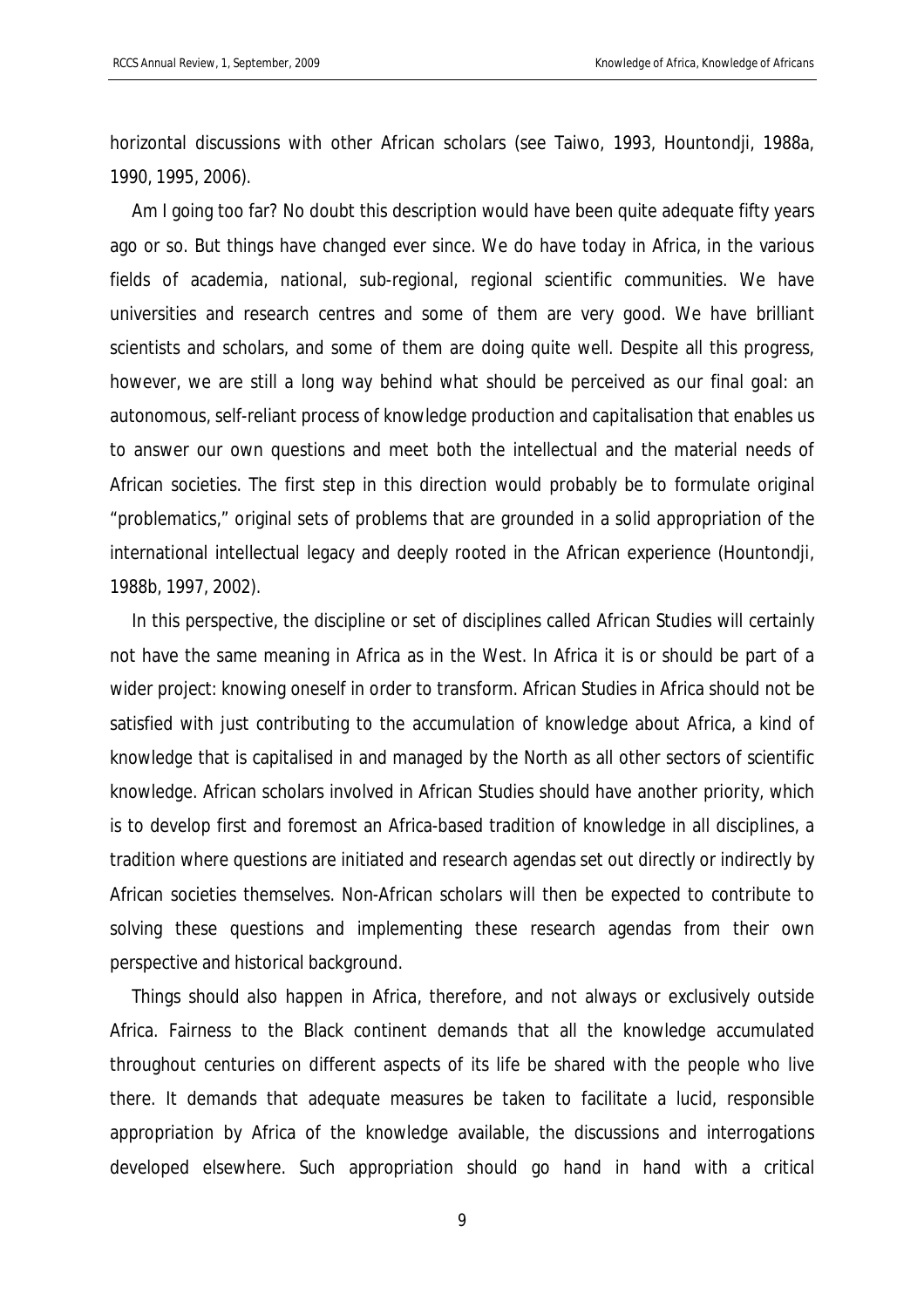re-appropriation of Africa's own endogenous knowledges and, beyond, a critical appropriation of the very process of knowledge production and capitalisation.<sup>5</sup>

## **References**

- Bates, Robert H.; V. Y. Mudimbe; Jean O'Barr (eds.) (1993), *Africa and the Disciplines: The Contributions of Research in Africa to the Social Sciences and Humanities*. Chicago: University of Chicago Press.
- Diagne, Mamoussé (2005), *Critique de la raison orale: les pratiques discursives en Afrique noire*. Niamey/ Paris/ Dakar: CELHTO/ Karthala/ IFAN.
- Diallo, Youssouf (2001), "L'africanisme en Allemagne hier et aujourd'hui," *Cahiers d'études africaines*, 161, 13-43.
- Dostal, Walter **(**1994), "Silence in the Darkness: German Ethnology during the National Socialist Period," *Social Anthropology: Journal of the European Association of Social Anthropologists,* 2(3), 251-262.
- Goody, Jack (1986), *The Logic of Writing and the Organization of Society.* Cambridge: Cambridge University Press.
- Houis, Maurice (1971), *Anthropologie linguistique de l'Afrique noire*. Paris: PUF.
- Hountondji, Paulin (1970), "Remarques sur la philosophie africaine contemporaine," *Diogėne,* 71, 120–140.
- Hountondji, Paulin (1977), *Sur la* "*philosophie africaine*". *Critique de l'ethnophilosophie.*  Paris: François Maspero.
- Hountondji, Paulin (1983), *African Philosophy: Myth and Reality*. Bloomington: Indiana University Press
- Hountondji, Paulin (1988a), "Situation de l'anthropologue africain: note critique sur une forme d'extraversion scientifique," *in* Gabriel Gosselin (ed.), *Les nouveaux enjeux de l'anthropologie. Autour de Georges Balandier,* special issue of *Revue de l'Institut de sociologie* (Bruxelles), 3-4, 99-108.
- Hountondji, Paulin (1988b), "L'appropriation collective du savoir: tâches nouvelles pour une politique scientifique, " *Genève-Afrique,* 26(1), 49-61.
- Hountondji, Paulin (1990) "Scientific Dependence in Africa Today," *Research in African Literatures,* 21(3), 5-15.

<sup>&</sup>lt;sup>5</sup> It has been shown in a convincing manner how deeply the study of Africa has impacted on the mother disciplines in the social sciences and humanities (Bates, Mudimbe & O'Barr, 1993). While acknowledging this important fact, the point I am trying to make here is slightly different. Both these core disciplines and African Studies have been so far developing mostly in the West. But Africa should now develop its own process of questioning and accumulating knowledge, not only in the field of African Studies, but in all academic disciplines. In this sense it should be noted that "Research in Africa," as mentioned in the subtitle of the book, does not mean research *within* Africa, but just research *about* Africa or research in African Studies. The point here is that Africa should not be reduced to a subject of study. Geography matters. The more things are done in Africa the better for the present and future of this continent.